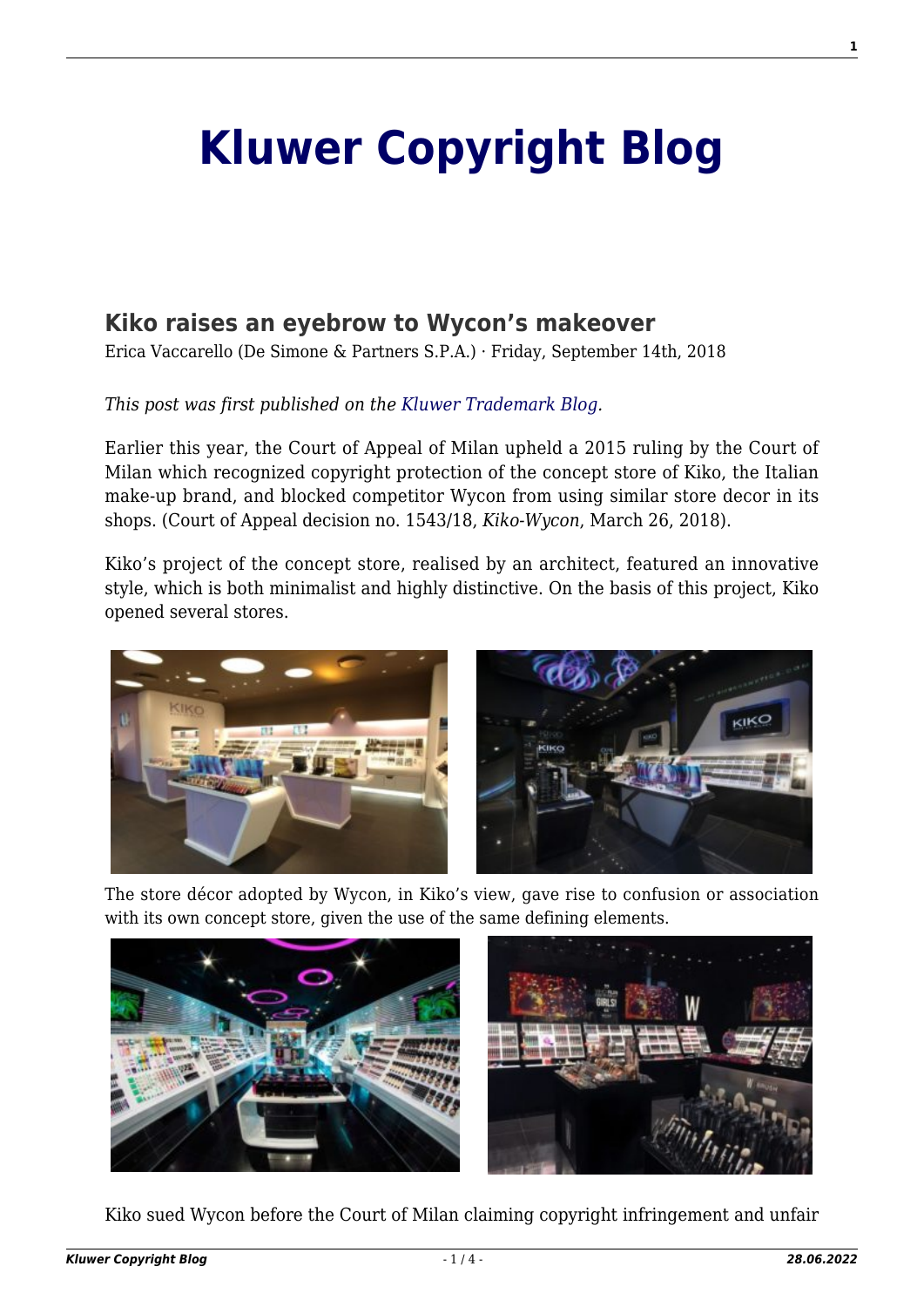competition, invoking its right to the economic exploitation of the interior architecture project.

Wycon contested that the features of Kiko's concept stores were eligible for copyright protection as they lacked creativity and originality, as such features were already common in the cosmetics field and were primarily functional.

The Court recalled Italian case-law stating that: *i)* creativity can exist even when the work consists of simple ideas; *ii)* creativity is not constituted by the idea in itself, but by the form of its expression and *iii)* interior furnishing (as any other work of architecture) enjoys copyright protection as long as the relevant project is not merely aimed at addressing a functional issue.

The Court therefore found that Kiko's concept store was eligible for copyright protection having original and creative character, as the combination of its features were new in the cosmetics sector.

The Court further declared Wycon responsible for copyright infringement and unfair competition for its parasitic conduct, as it slavishly imitated Kiko's commercial and communications strategy. Disappointed with this decision, Wycon appealed to the Court of Appeal of Milan.

Wycon's main arguments, all rejected by the Court of Appeal, were the following.

### 1.Kiko's concept stores do not deserve copyright protection.

In Wycon's opinion, the recognition of copyright protection of Kiko's concept store as a work of "interior architecture" was wrong; claiming it instead to be a work of "interior design". As such, in order to enjoy copyright protection, a store must have a recognised artistic value; its simple creativity and originality not being sufficient.

The Court of Appeal rejected Wycon's argument finding that the notion of "interior design" refers to individual furnishings, *e.g.* a lamp. While the notion of "interior architecture" refers to the interior decor as a whole, as in the case of the concept store, even if composed of individual furnishings.

#### 2.Lack of infringement of Kiko's concept stores

Wycon claimed that: *i)* more than one type of Kiko concept store existed, not just a single one; *ii)* Wycon's stores differ from Kiko's; *iii)* Kiko's stores are similar to those of other cosmetic companies; *iv)* the features of Kiko's stores are merely functional.

The Court of Appeal rejected this argument finding that: *i)* Kiko's concept is present in most of its stores; *ii)* both parties' stores have an "impressive resemblance"; *iii)* even if individual elements of Kiko's stores might serve a function, this does not exclude their creativity or the creativity of the concept store.

## 3.Lack of parasitic behaviour

Wycon pointed out the substantial differences between the sales activities of the two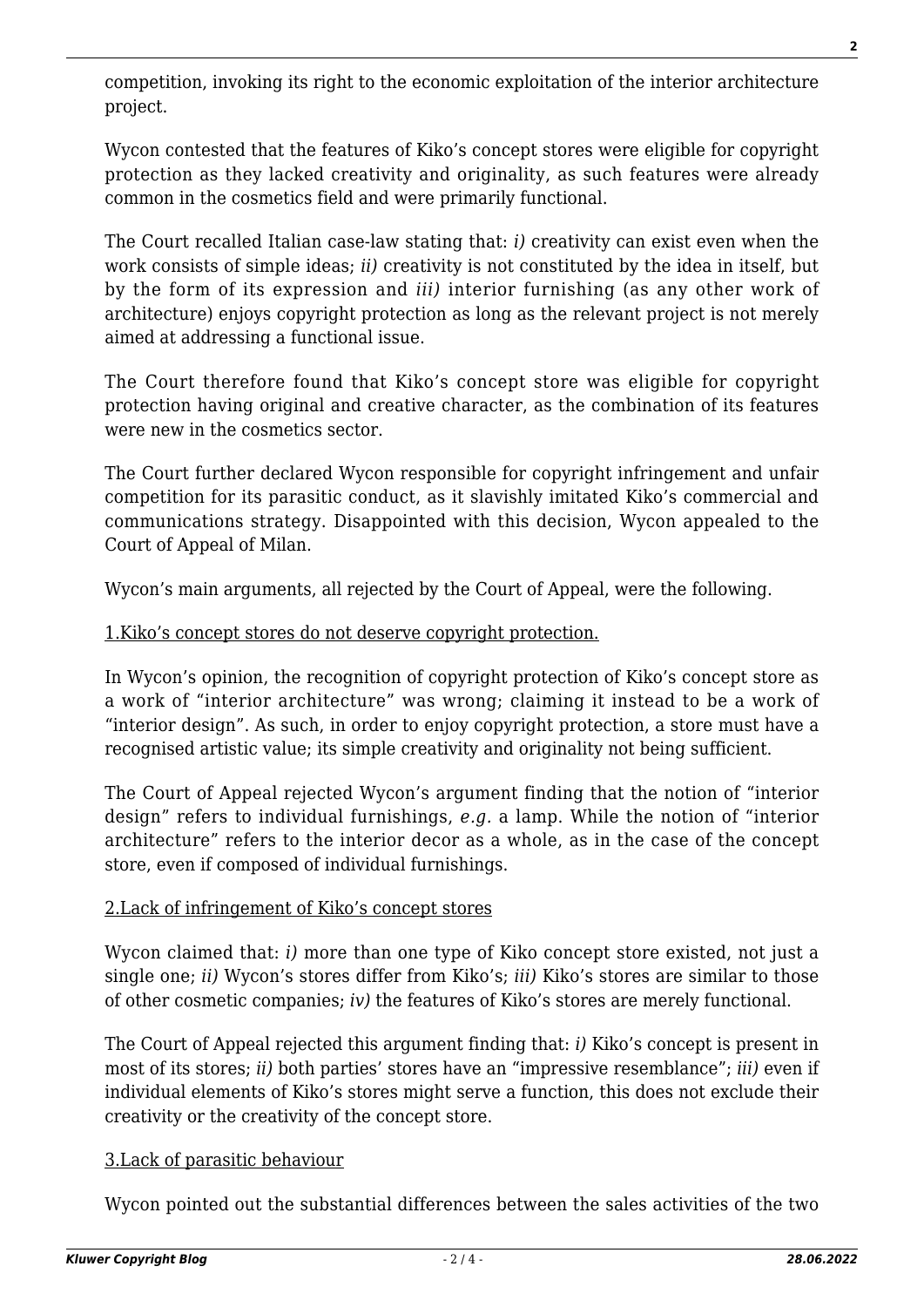parties. It also argued that the presence of similar elements in the shops is due to the fact that some shapes are either necessary or standardised in the market.

The Court of Appeal confirmed Wycon's parasitic behaviour on the grounds that its imitation was systematic in exploiting Kiko's research, production and promotional activities. Even if differences of some elements were found, Wycon's behaviour was broadly aimed at copying Kiko's in-store commercial activities.

The decision is significant as it sets forth, as a rule of thumb, that copyright protection as a work of architecture (art. 2.5 Italian copyright law) is applicable to the concept of stores, considered as a whole, while its single furniture elements could seek protection as a work of interior design (art. 2.10).

Italian and European case-law shows that – subject to certain conditions – concept stores are also eligible for design and trademark protection. However, Kiko's application for a three-dimensional EUTM was refused for lack of distinctive character (application no. 13259891).



In confirming the refusal, the EUIPO Board of Appeal recalled the CJEU's preliminary ruling in C‑421/13 (*Apple Inc. vs Deutsches Patent- und Markenamt*) according to which a concept store may serve as a trademark if it is capable of indicating commercial origin, particularly if the depicted concept "departs significantly from the norm or customs of the economic sector". In Kiko's case, however, the BoA found that "none of the shapes, line and color characteristics highlighted, either individually or in combination with each other, departs significantly from the norm or customs of the cosmetics retail sector".

Clearly, the Milan courts saw that differently!